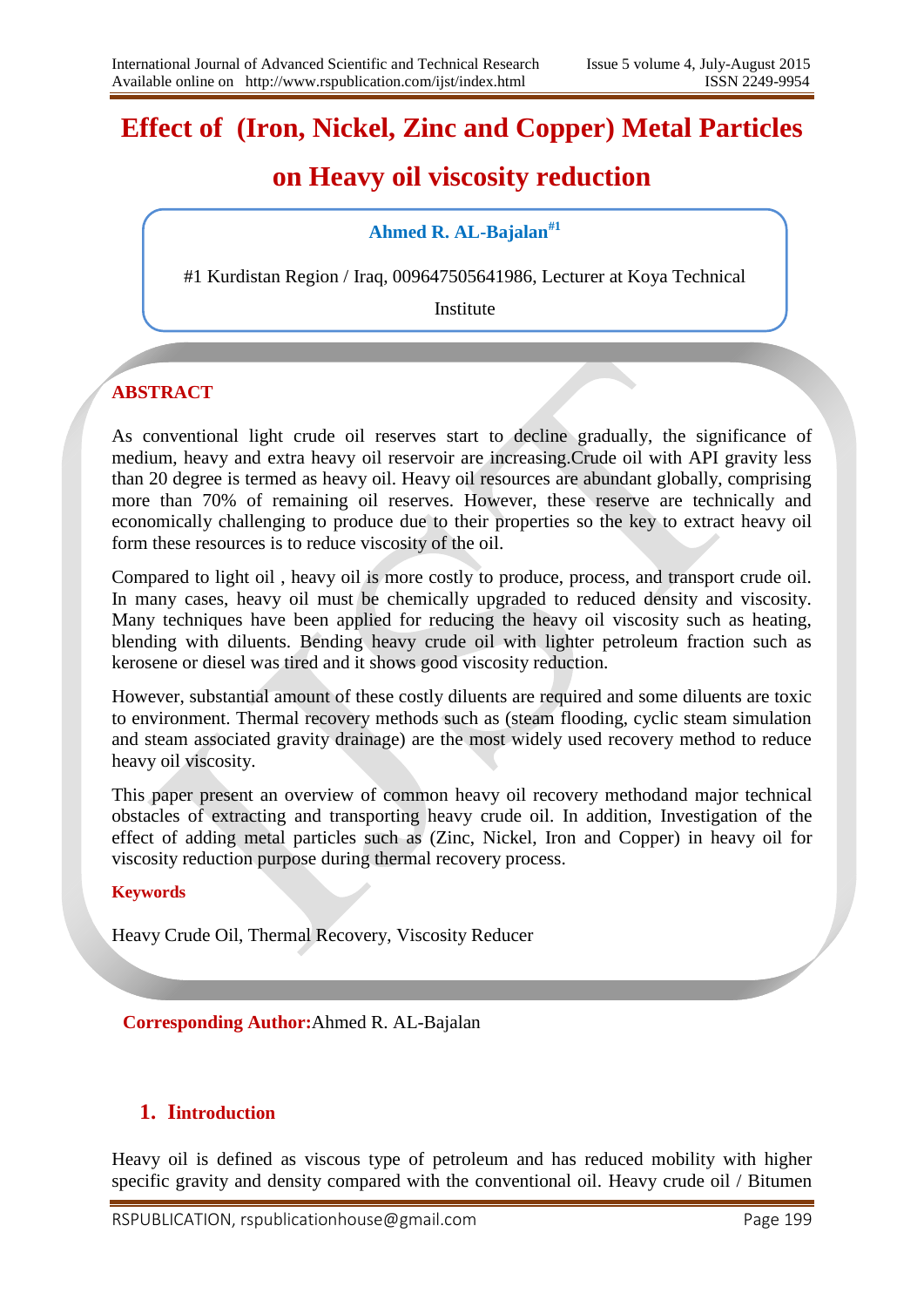reservoir constitute high volumes around the global. With gradual depletionofthe world supply of light and medium oil and it can rely on heavy oil/ bitumen deposit as alternative energy source. Therefore, the oil company are inevitably start to consider the cost and logistic to recover heavy oil / bitumen reserve[12].

According to United State Geological Survey (USGS) more than 60 % of oil reserves in the global correspond to heavy and extra heavy type of oil, so the oil industry has felt the great demand to develop these types of fields [9]. This survey also shows that, the technically recoverable reserves of heavy oil in the global are estimated at 434 billion barrels and the Middle East contain 78 billion barrels of those reserves [10].The figure below shows distribution of total world oil reserves by classification.



## *Fig. 1:Total world oil reserves*

larter et al., (2006) [9] point out that , heavy crude oil started as lighter oil, but was degraded by various natural weathering mechanisms such as

- a) Biodegradation (the most significant process in the heavy oil formation, Microbial population consume the lighter hydrocarbon when temperature actives up to 80 ℃ ). The specific gravity and viscosity of oil is raised as result of lowering gas – oil ratio (GOR)
- b) Leaching (the dissolved lighter hydrocarbon molecules in the groundwater are caused by hydrodynamics of the deposit. Inside a certain reservoir, a formation of light crude oil can be found on top of a formation of heavy viscous oil.
- c) Immaturity of source rock ( crude oil from a thermally immature source rock will generally be heavier than oil released by a thermal mature source rock

One of the major challenges or obstacles that can be faced during heavy oil production is low efficiency of artificial lift due to high viscosity, which result in high friction losses. This does not permit production capabilities equalize with the volume of contribution from the reservoir to wellbore. The difficulty of transporting heavy oil from the well to processing facilities is another challenges that production of heavy crude oil may face.

However, there are some applicable technologies which have been developed to solve viscosity problem which associated with heavy oil. These include: thermal and steam based recovery(most widely recovery method to these highly viscous), dilution of oil by using naphtha, chemical metal for viscosity reduction [ 3,5]

Generally, heavy crude oil and extra heavy crude oil production techniques can be divided into cold and thermal production methods. In cold production no thermal energy is supplied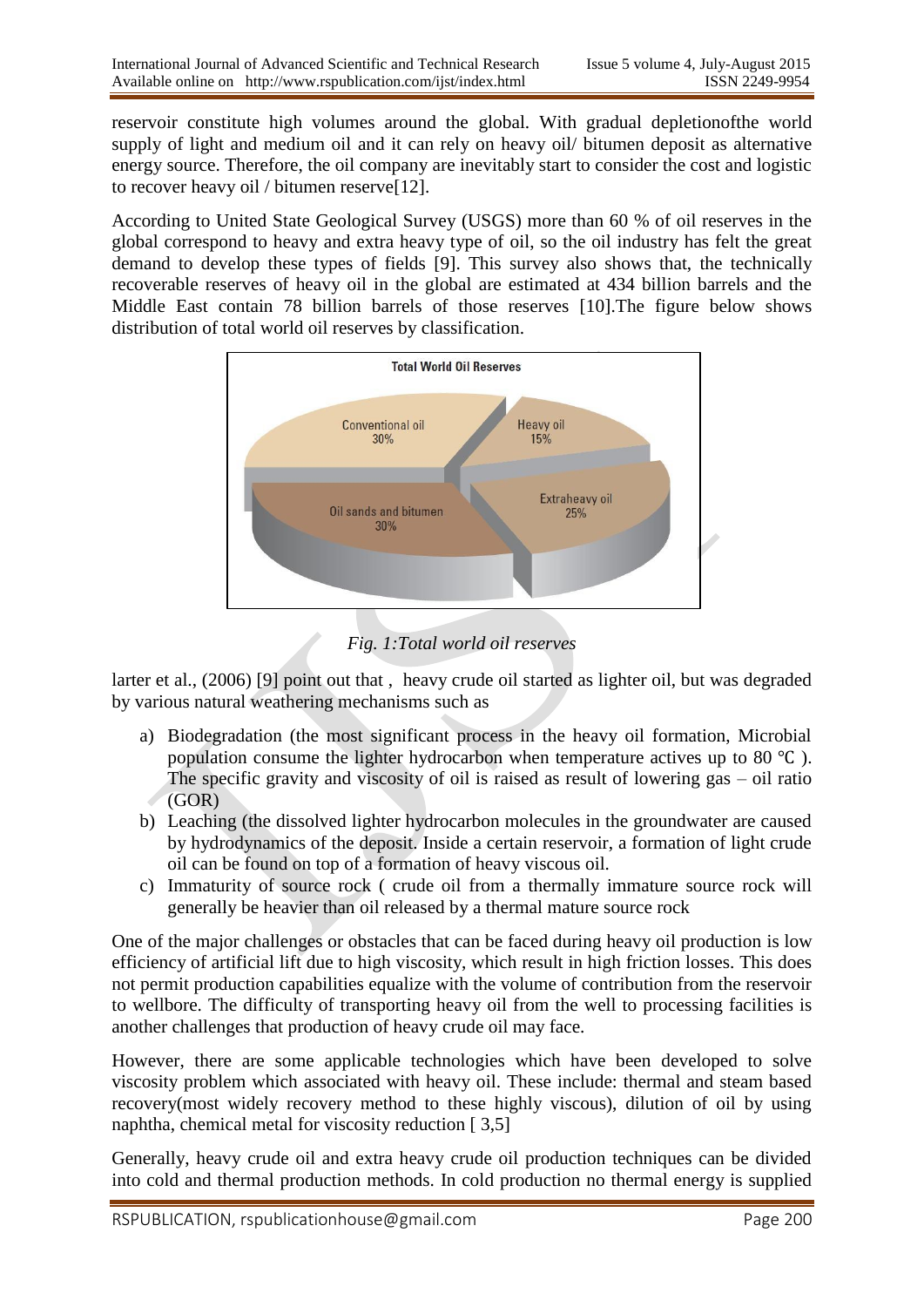to the reservoir. However, in thermal production thermal energy is added in order to heat the viscous crude oil. The thermal production technique can divided into three major types (Steamflood, Cyclic Steam Simulation (CSS), and Steam Assisted Gravity Drainge (SAGD))[7.10]. Apart from these techniques, electromagnetic heating and electrical heating can be used as alternative thermal methods, taking into account economical and technical consideration.

## **2. Heavy oil properties and its Origin**

Generally, the "heavy oil "refers to oil which has API gravity below 20 degree with viscosity between 100 cP and greater as shown in the figure (2). It also represents a large portion of the unproduced hydrocarbon reserve in the world. It is termed as heavy oil because it has higher specific gravity (Sp.gr) and density ( $\rho$ ) compared with the conventional oil [12]. This is because heavy oil are comprised of high molecular weight components like resins and ashpaltenes[5].

According to larter et al., (2006)[9], heavy crude oil occurs as result of biodegradation and the first oil was expelled from its source rock as light or medium oil then migrated to a trap. After than it is converted into heavy oil by different chemical process such as water washing, aerobic degradation, and evaporation.

The high viscosity restrict the flow of the oil at standard reservoir temperature and pressure. Therefore, their recovery or extraction require technological costs per barrel compared to lighter crude oil. Heavy crude oil contain high level of sulfur compared with conventional light crude oil which occur in the same formation. In addition high rate of asphaltic and nitrogen, and oxygen play a significant role in making the oil heavy [10]

However, Bitumen refers to as (tar sand or oil sands) which has no ability to flow under reservoir conditions and it is produced by surface mining. **Figure**below **s**how**s** general classification of heavy crude oil.



Fig.2: Classification of Heavy Crude oil according to API gravity and Viscosity.

Basically, viscosity of heavy crude oil is highly influenced by variation of temperature; therefore, the thermal recovery method are the most commonly method used in heavy oil production. The figure below illustrates the relationship between viscosity and temperature for two different heavy crude oil sample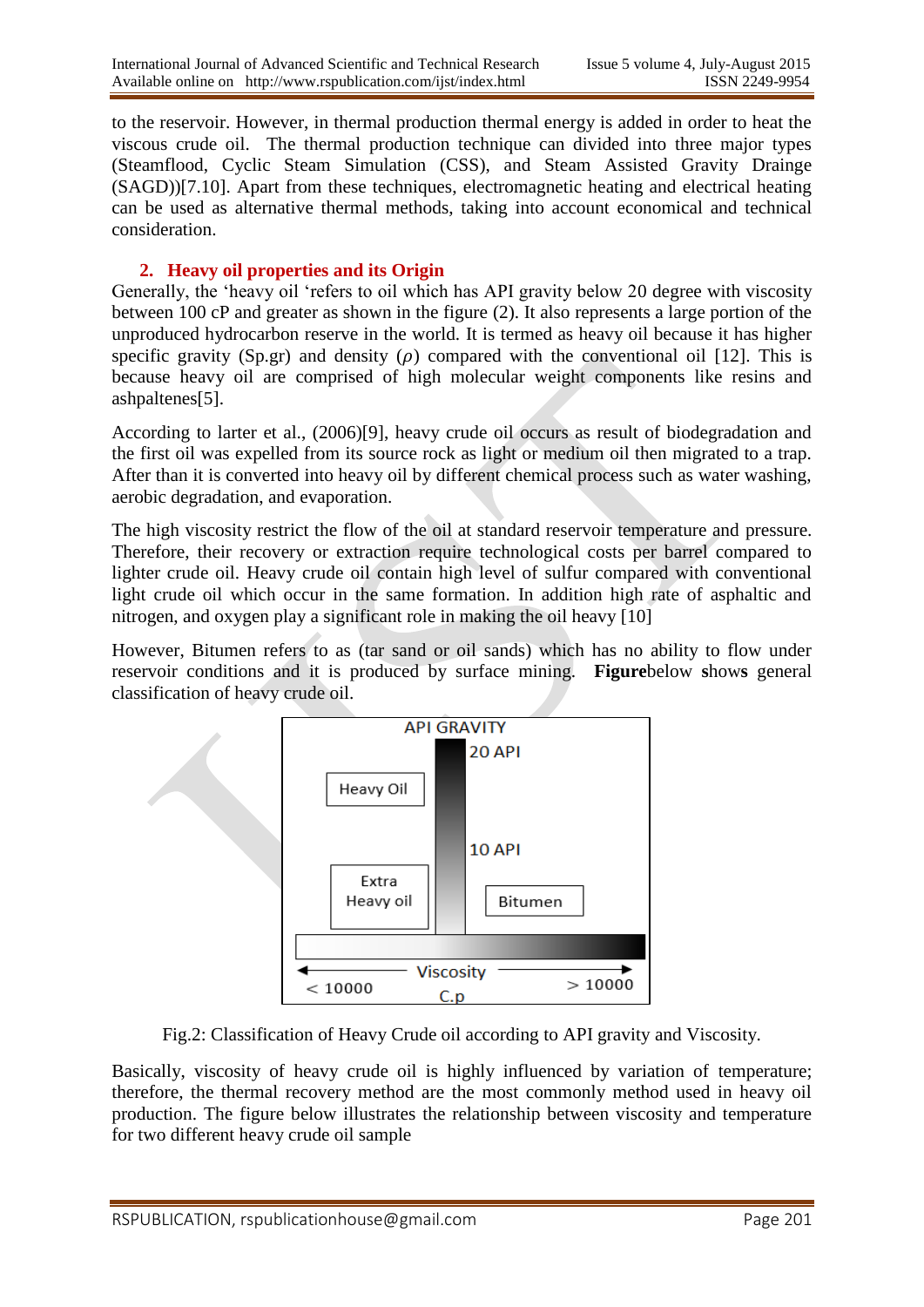

Fig.3. Relationship between Viscosity and Temperature.

#### **2.1. Heavy oil / Bitumen reservoir**

Heavy oils are reserved at shallow depth and have less effective seals (almost 1000 meter blew the surface). That is the reason of low reservoir temperature which is between (40-60 ℃) .It is clear that the less effective seal is due to the low seal pressure, which may cause the dissolved gases to leave the oil, increasing its viscosity [11,13]

The formation lithology of heavy oil is generally sandstone deposited as turbidity with high porosity and permeability. No obvious differentiation is made between heavy oil and oil sand (tar sand). However, the oil in (oil sand) is immobile fluid under naturally existing reservoir condition, heavy oil is somewhat mobile fluid under existing reservoir pressure.



Fig.4: Composition of oil sand (Total Oil Company)

## **2.2. Heavy Crude Oil production Techniques**

Various extraction methods are available to produce or extract heavy crude oil due to the high density and viscosity properties which crude oil have. These methods or techniques are:Surface mining, cold and thermal recovery method.

## **1. Surface mining**

Surface mining is a primary recovery method and it is applicable when heavy crude oil is located in shallow formations up to 200 m over large areas, making this method more economical thanconventional borehole production.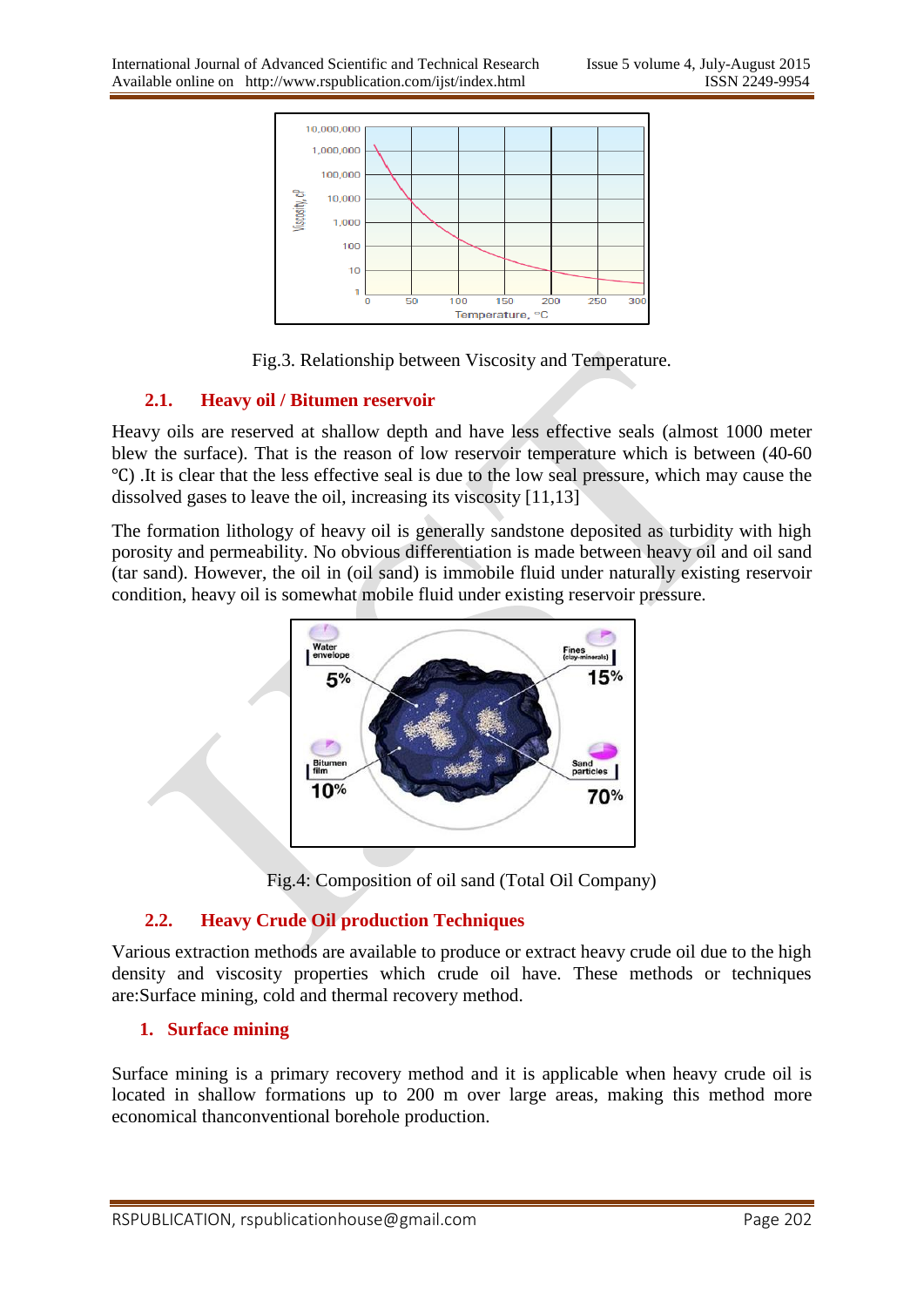This recovery method include using shovel and truck, and transport crude oil manually to processing facilities[14]. However, surface mining method consider as controversial because of the large and noticeable environmental consequence.

## **2. Cold Heavy Oil Production (CHOP)**

Producing heavy crude oil by cold production is similar to conventional recovery methods, since heavy oil is produced by a borehole without any heat application. However, heat can be utilized when the crude oil viscosity is low enough at standard condition to allow the oil to flow at economic rate [14].

In order to access as much of the reservoir as possible, horizontal well can be drilled. Then dilutes such as naphtha and pumped to minimize fluid viscosity, and artificial lift systems such as electrical submersible pump (ESP), Progressing Cavity Pumps (PCP) are used to lift heavy crude oil to surface.

CHOP method has lower financial expenditure comparing with thermal method, but the recovery factor is low between 6-12% "according to Schlumberger oil field".

#### **3. Thermal Recovery Method**

Thermal recovery method refers to all process that apply heat to the reservoir and improving the ability of crude oil to flow by reduction its viscosity. The major goal of this process is reducing the mobility ration of the oil; therefore, increase the productivity and recovery. In general, this method can be divided into major process thermal process such as ( steam flooding , cyclic steam simulation , steam associated gravity draing ,and In-situ combustion ) . In addition, there are some other methods which no widely applied like (electrical heating /electromagnetic heating and hot water flooding)

#### *A. Cyclic Steam Stimulation (CSS)*

This type of recovery method is also called Soak or Huff-and –Puff. Cyclic steam simulation process involves injecting small amount of steam into a well followed by period of production from the same well. The Cyclic Steam simulation (CSS) involves three stages, collectively termed a cycle and vertical and horizontal well can be used [13].

It consider as single well process where the well is acting as injector and producer at the same time. This recovery process is predominately a vertical well process, with each well alternately injected with steam and producing heavy oil and steam condensate [11].The figure below illustrates the stages of cyclic steam simulation



Fig.5: Cyclic Steam Stimulation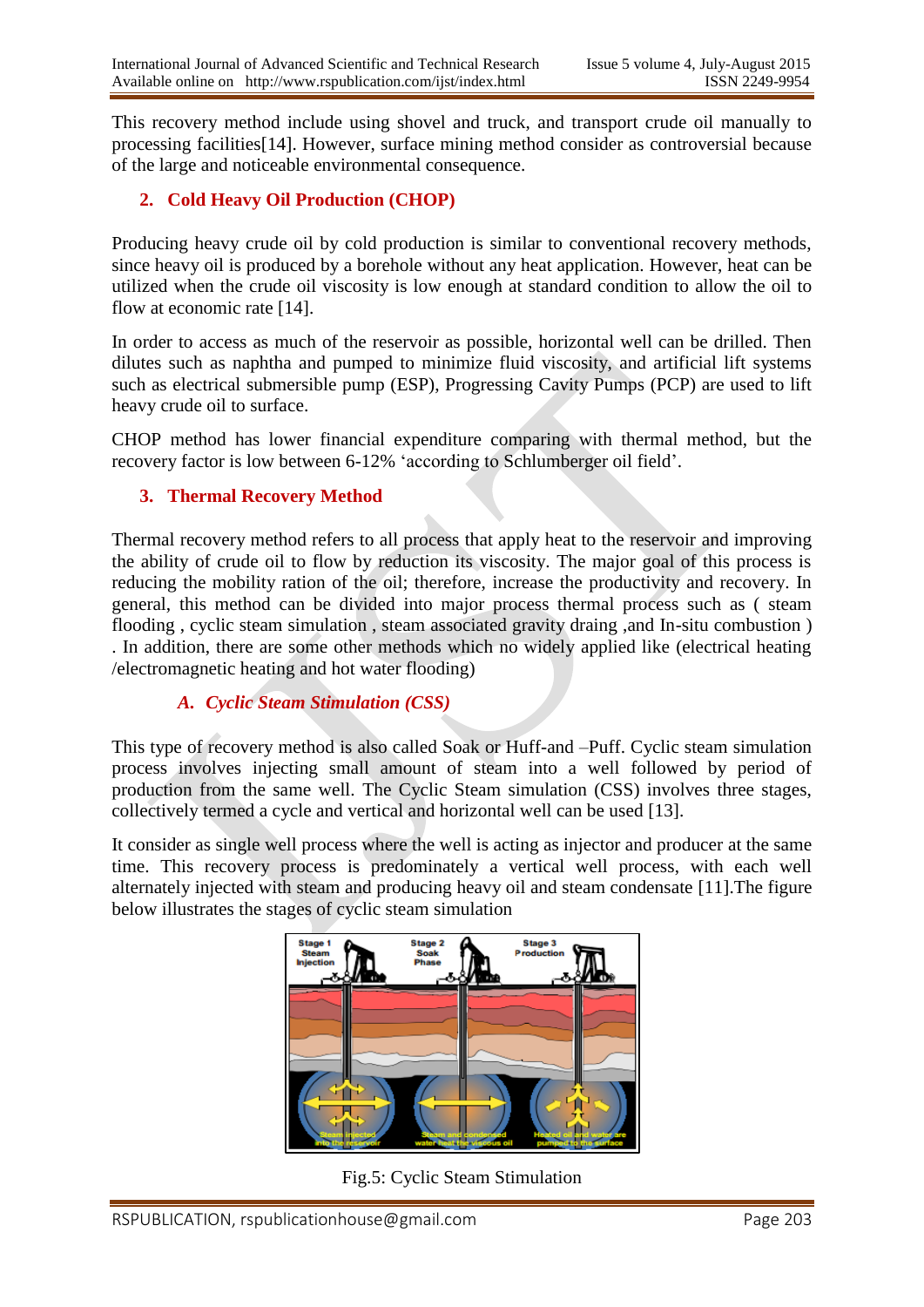First of all,high pressure and temperate steam is pumped for a period of time(several days or weeks) .Then injection is paused for a while to allow the formation to soak and permit the steam to heat the oil in the zones around the well and lower the heavy oil viscosity.

After this period, the well is established to recover heated oil and pump the heavy oil out. This process is repeated over multiple cycles as long as the well is commercial or until the ratio of produced oil to steam injection decline to a level that is considered uneconomic [12].

According toNaqvi, 2012[11]the steam injection has slight contribution to the physical mechanisms that push the oil tothe well. Therefore reservoirs with small or no primary energy are not good candidates for steam injection

Cyclic steam injection method shows a reasonable recovery factor with up to 40 % when it is applied in South America.However, one of the main disadvantages of this process is that it is preferred production on heavy oil reservoirs that contain high pressure steam without fracturing the overburden [11].

Furthermore, oil recovery for each single cycle depend on:

- 1) Pay zone thickens (CSS process is economical for reservoir that contain pay zone of more than 10 meter).
- 2) Porosity should be not less than 30% , and good horizontal permeability ( more than 1 Darcy)
- 3) Oil in place.
- 4) Volume of steam injection.

The key economic indicator of the cyclic steam simulation process is the oil steam ratio (OSR). Oil steam ratio is the ratio of the produced volume of oil in each cycle to the injected volume of stem [11].

## *B. Steam flooding*

It is also called steam driving (SD). It is multi-well process where two isolated well are used, one for injection and other for oil production. Steam is injected through injector wells with the target of driving or flooding oil toward producer wells. Injection and production well goes continuously until the process becomes uneconomic or replaced by alternative process.

Steam has the ability to reduce oil saturation in the hot steam zone, forcing the movable oil to move out of the steam zone. The amount of recoverable oil is depend oil steam zone as the steam zone grow, more oil is moved and accumulated in unheated produced zone. Then the accumulated oil is extracted by busing various artificial lift means. Figure below shows a schematic diagram of steam flooding process.

The reservoir recovery factor (RF) may be up to 50% but this method require high capital expenditure due to high energy amount through the steam injectors. The success of the project is depend on the amount of steam injection rate. For example, high injection rate lead to early steam breakthrough, while low rate mean excessive heat losses to over and under burden.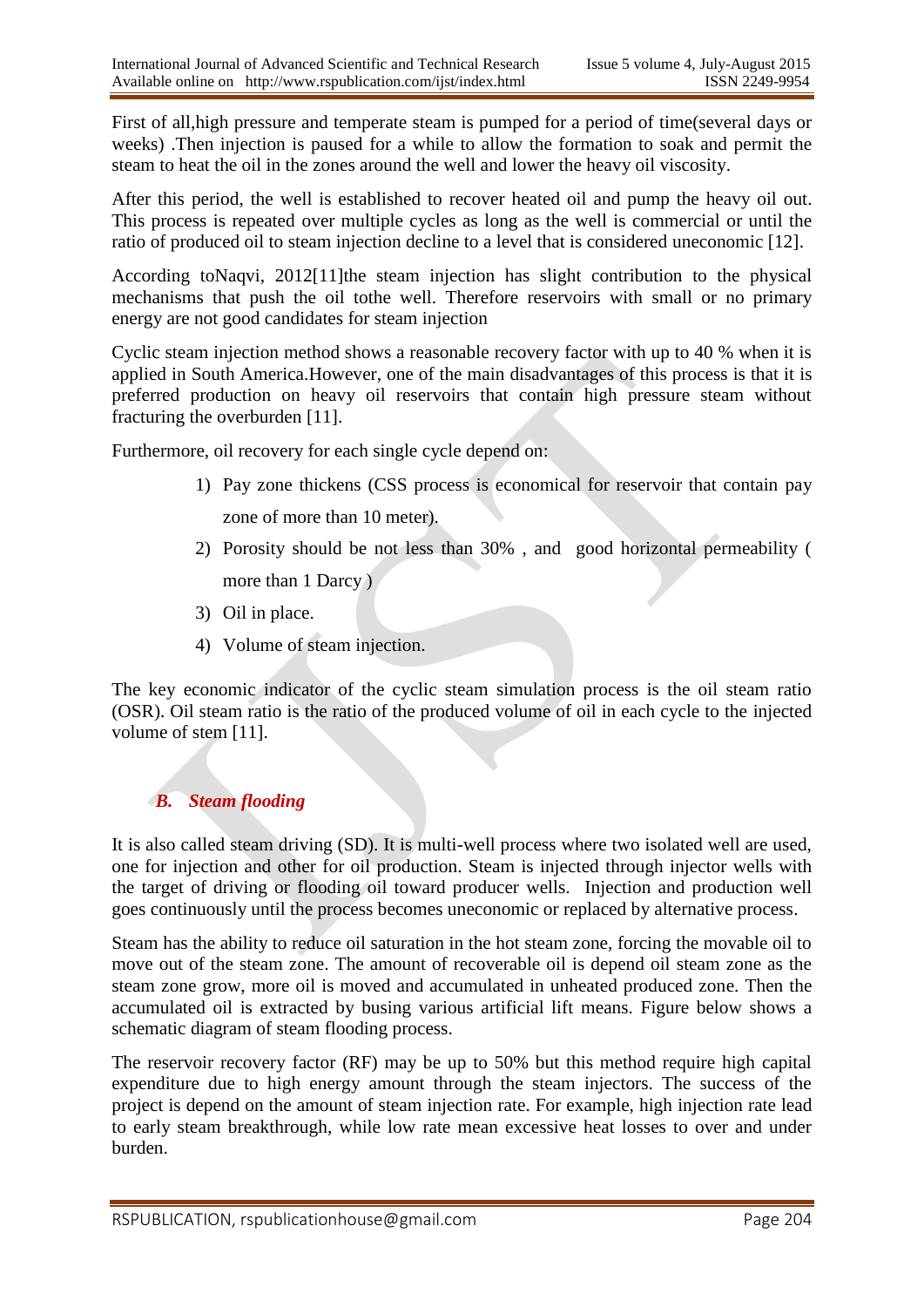

Fig.6:Steam flooding or driving process.

## *C. Steam Associated Gravity Drainage (SAGD)*

For thick formation and heavy permeability reservoir with heavy oil, Steam Associated Gravity Drainage (SAGD) was proposed by butler in the late of 1970s (Butler, 1998). The SAGD technique are normally applied to reservoirs which formation thickness are greater than 50 feet. This process was primarily developed to recover bitumen from Canadian oil reserves. This method have been performed over long period, this method considers an effective method for highly viscous crude oil and various commercial projects are currently used it  $[1]$ .

This process involves drilling of two parallel horizontal wells in the bottom zone of the thick sand reservoir formation (approximately 15 feet). Normally, the distance between the couple of horizontal wells is (15-20 feet) and separated by each othervertically [11]

The steam is injected or pumped in the top of the horizontal well, while heated crude oil and water are produced from lower part [1]. As the steam increases into the formation, the oil is heated and separate it from the sand. This result in increases in oil mobility and oil drain by means of gravity toward the lower well or production well.



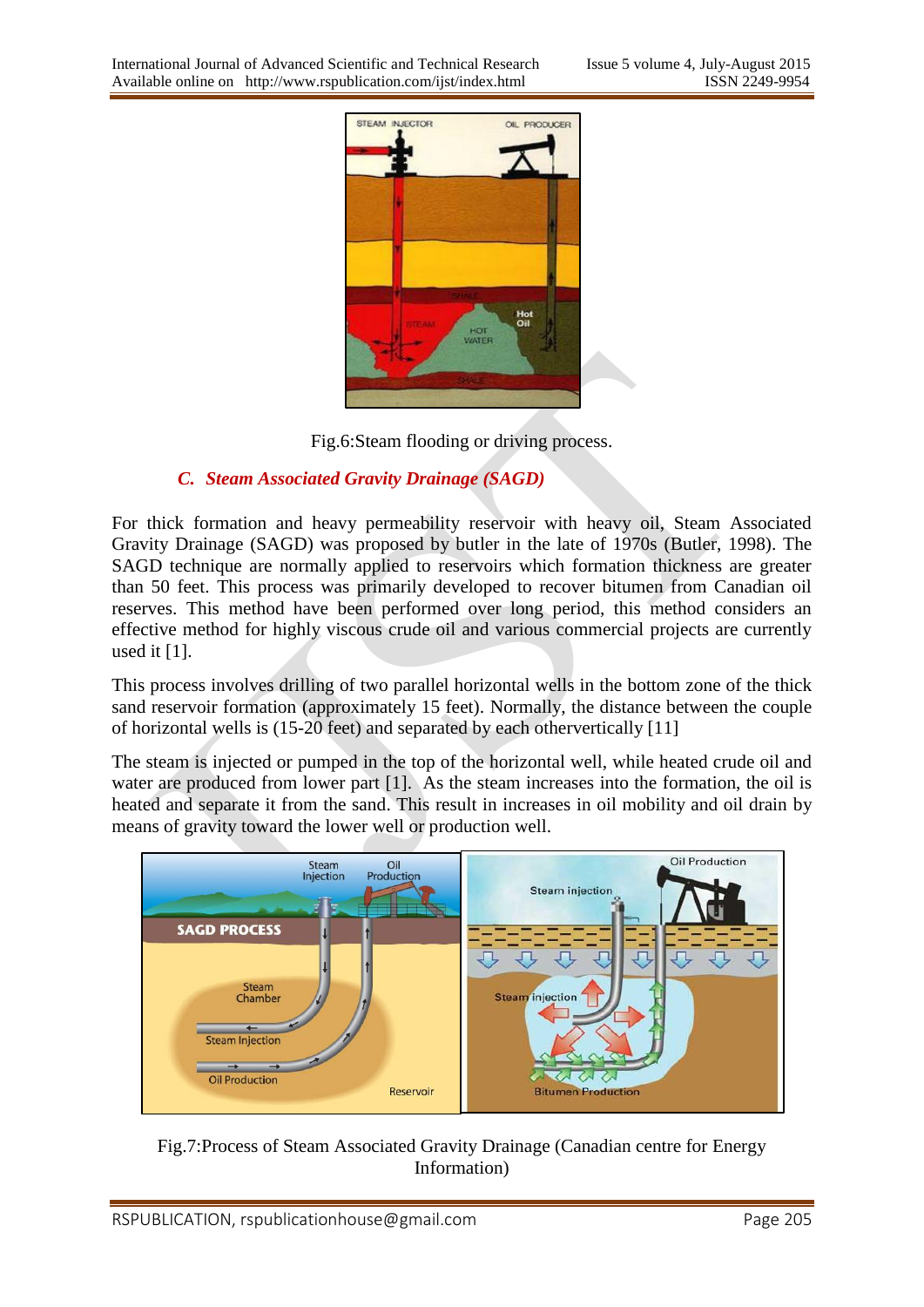According to Naqvi, (2012)[11], the pumped steam minimize the oil viscosity to values between (1-10 cP), based on the temperature and steam chamber that increase vertically and laterally.

Although, the injection and production wells are close to each other approximately (6-8m), the steam chamber mechanism causes the steam saturated zone. This rise on the top of reservoir to allow the drainage.Generally, two types of flow occur during SAGD process. One at the ceiling of steam chamber "Ceiling Drainage" where heavy oil is moved away from the front after mobilization where steam rise usually block liquid drainage .The next flow is along the slope of steam chamber "Slope Drainage", gravity holds mobilized oil against the slop where oil mobility controlled by conduction heating from steam zone [1,4] Figure 8shows mechanism of steam associated drainage gravity (SADG).



*Fig.8:Steam –Associated Gravity Drainage Mechanism (*Bahlani& Babadagli, (2009)

The recovery factor of SAGD method are very sensitive to geology formation of the field and not appropriate for clear water formation. This method is significantly improve heavy oil recovery between (50-60)% of the original oil in place ,so it considered as more efficient method compared to other thermal recovery methods because it operates on low pressure[11]. However, the capital expenditure of heat energy is the major economic constrain associated with steam associated gravity drainage.

Accordign toAlbahlani and Babadagli,2008[1]the success of SAGD in some projects depend on several factors:

- 1) Precise reservoir descriptions
- 2) Efficient consumption of heat injected into reservoir.
- 3) Good understanding of displacement mechanism.
- 4) Good understanding of geo-mechanics. *D. In situ combustion (ISC)*

This method considers as old thermal recovery method which applied in low gravity oil reservoir. In this process, heat energy produces by generating fire inside the reservoir rock and burning part of the heavy hydrocarbon in place produces. Then heavy hydrocarbon are cracked, vaporized to low boiling point hydrocarbon.

Basically, the oil is driven out by injectingair (dry or moist) into reservoir and special heater is lowered into the well to ignite the oil and start the fire. Then the fire spread and pushing mixture of hot combustion gases, air injection well to producing well. During this process the viscosity of oil is reduced and displace the mobile oil toward production well.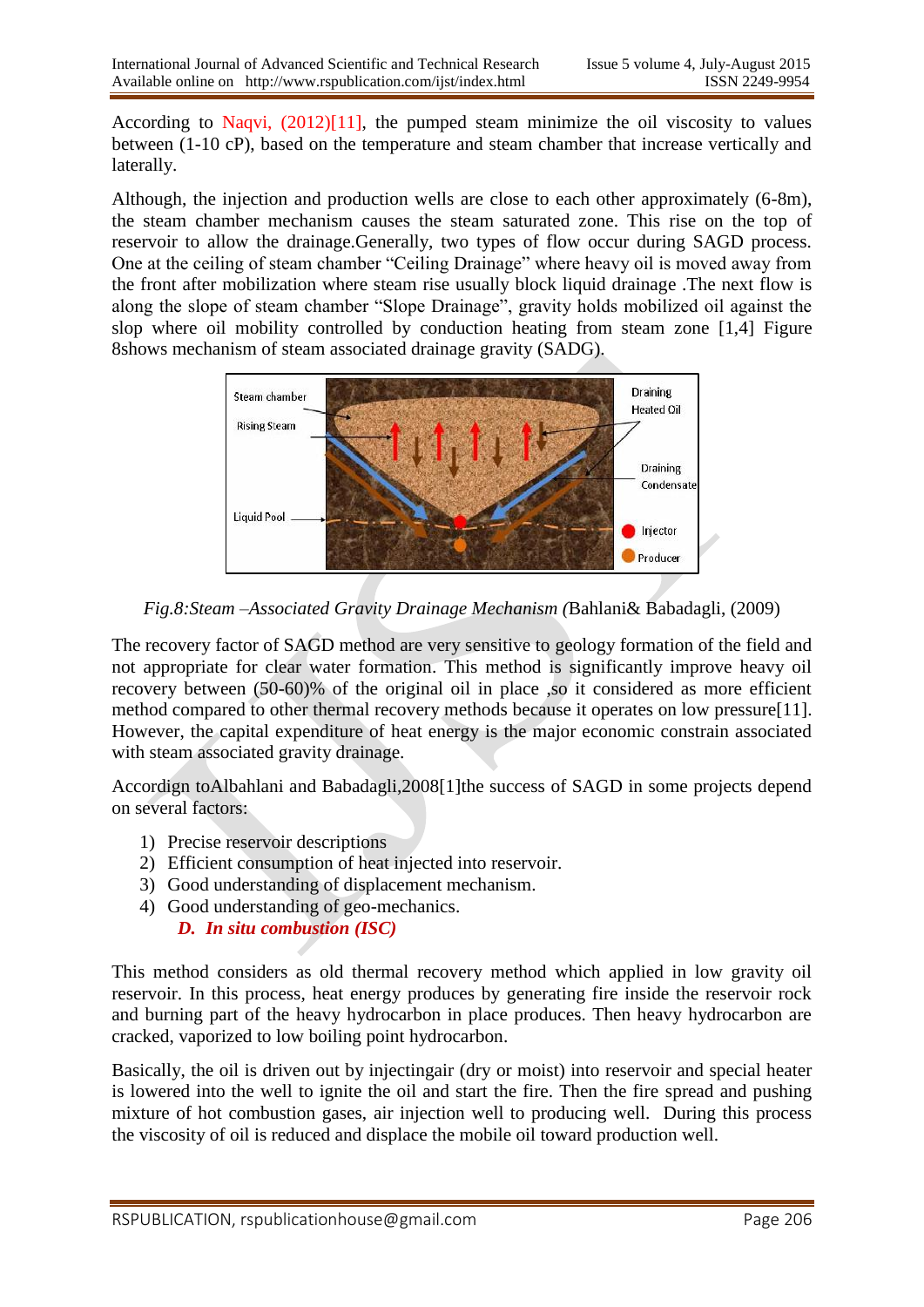In addition, the high temperature is fair enough to crack heavy oil into light hydrocarbon product [11]. ISC is an attempt to extend thermal recoverytechnology to deeper reservoirs and or more viscous crudes. The volume of oil burnedand the volume of heat created during in-situ combustion can be controlled to someextend by varying the amount of air injected into the reservoir. In-situ combustion recovers 10-15% of the original oil in place.



Fig.9: schematic diagram of In-Situ combustion [\(www.insitucombustion.ca\)](http://www.insitucombustion.ca/)

Several parameter have been defined by Alexander et al.,(1962)[2] in order to find out the design of the ISC process are as follows :

- a) Fuel concentration per unit reservoir volume burned.
- b) Fuel composition
- c) Oil production rate.
- d) The volume of reservoir swept by the combustion zone.
- e) Air injection rates and pressures.
- f) The amount of air required to burn the fuel.

## **2.3. Challenges of producing heavy crude oil**

The most common production or extraction challenges which heavy crude oil field development have to overcome are illustrated in the following points:

#### **1. Solid participation**

A) Asphaltenes: are high molecular weight (Mw) hydrocarbon that are found in crude oil and can be defined as a class of hydrocarbon insoluble in alkanes but soluble in toluene or benzene. This chemical substance cause several flow assurance problem during oil production.

Precipitation of Asphaltenes due to decreasedsolubilityin the produced hydrocarbon can case several effects:

- Reduction in pipe flow area
- Increased friction pressure loss
- Wettability alteration
- Pipeline blockage

Generally, heavy crude oil contains high amount of aspheltene which has the tendency to combine, making the crude oil high viscous. In this situation, diluting crude oil with lighter hydrocarbon is the most feasible strategy to reduce the viscosity of crude oil. This process involves fluid injection, which has capability to modify the composition of the heavy crude oil so the aspheltene could be disrupted and precipitate.[4,5]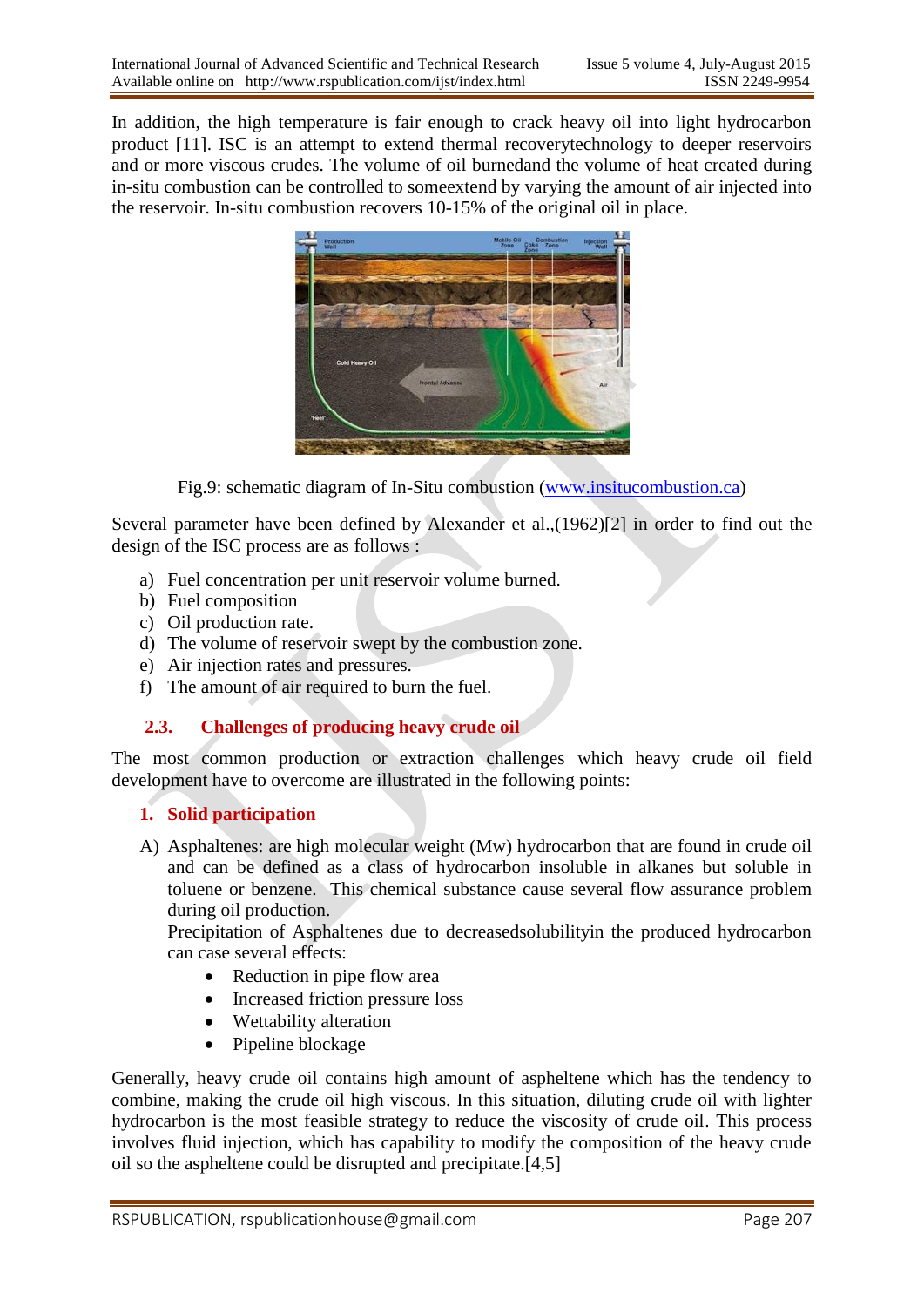#### B) Scaling

One of the problems that face reservoir and production systems during recovering heavy crude oil is calcium naphthenes precipitation. This issue may increase specially by injection sea water into the reservoir, changing concentration of salt and level of PH in the liquid.

Essentially, in normal reservoir this may be prohibited by injection of inhibitor; however, this may be prevented in heavy oil reservoir due to low mobility issue.

## **2. Heavy oil Pumps Selection**

Generally, pumps are vital for carrying oil from wellsite to facilities part. However, there are more than one factor which should take into consideration when selecting heavy oil pumps. These parameters are:

- a) Viscosity of Oil
- b) Solids production
- c) Existence of gas in produced fluid

There are two types of pumps used commonly in oil industry 1) positive displacement (PD) pump and 2) dynamic pumps. In positive displacement pump, the multiphase flow is trapped in a confined volume and as the fluid flow from one end of the pump to another, the pressure increase. However, the dynamic pumps has two parts: rotating part or impeller and stationary part known as stator. The kinetic energy is provided from impeller to the multiphase fluid. Then as the fluid expand in the stationary part, the kinetic energy of the fluid decline while the pressured increase gradually [7].

It is obvious that viscosity of oil will influence on the performance on pumps, but in different behaviours. Theoretically, first category of the pumps or PD pumps, has the ability to up 100,000 cP oil viscosity. Conversely, the dynamic pumps are unattractive for oil viscosities above 100 cP. It can be concluded that the positive displacement pump are favoured for heavy oil.

In addition, it is essential when selecting crude oil pump take into account solid content. Because it may increase apparent viscosity of the fluid due to solid suspension. Eroding and depositing effect are another significant factor should take into consideration. These problems reduce lifetime of a pump.

However, these problem could be solved either by installing sand control or remover at the upstream of the pumps, or by selecting low velocity pumps like twin screw pumps.

#### **3. Methodology**

Although various investigation have been made to determine the effect of metal particles on viscosity of heavy crude oil, this research try to find out whether metals such as (Iron, zinc and nickel)can provide significant reduction of heavy oil viscosity without presence of hydrate .This project also seek the effect of different types of metal (iron, copper, nickel and zinc) on heavy oil viscosity.

Theoretically, the presence of these metals in heavy oil will change fluid composition and reduce viscosity through catalytic reaction. In order to perform this research a series of experiments have been conducted in order to find out the effect of adding metal particles into heavy crude oil for viscosity reduction purpose.

In the experiment metals are added to the base fluid (consist of 85% bitumen crude and 15%n-dodecane) in order to find out how these metal effect on viscosity of the mixture. The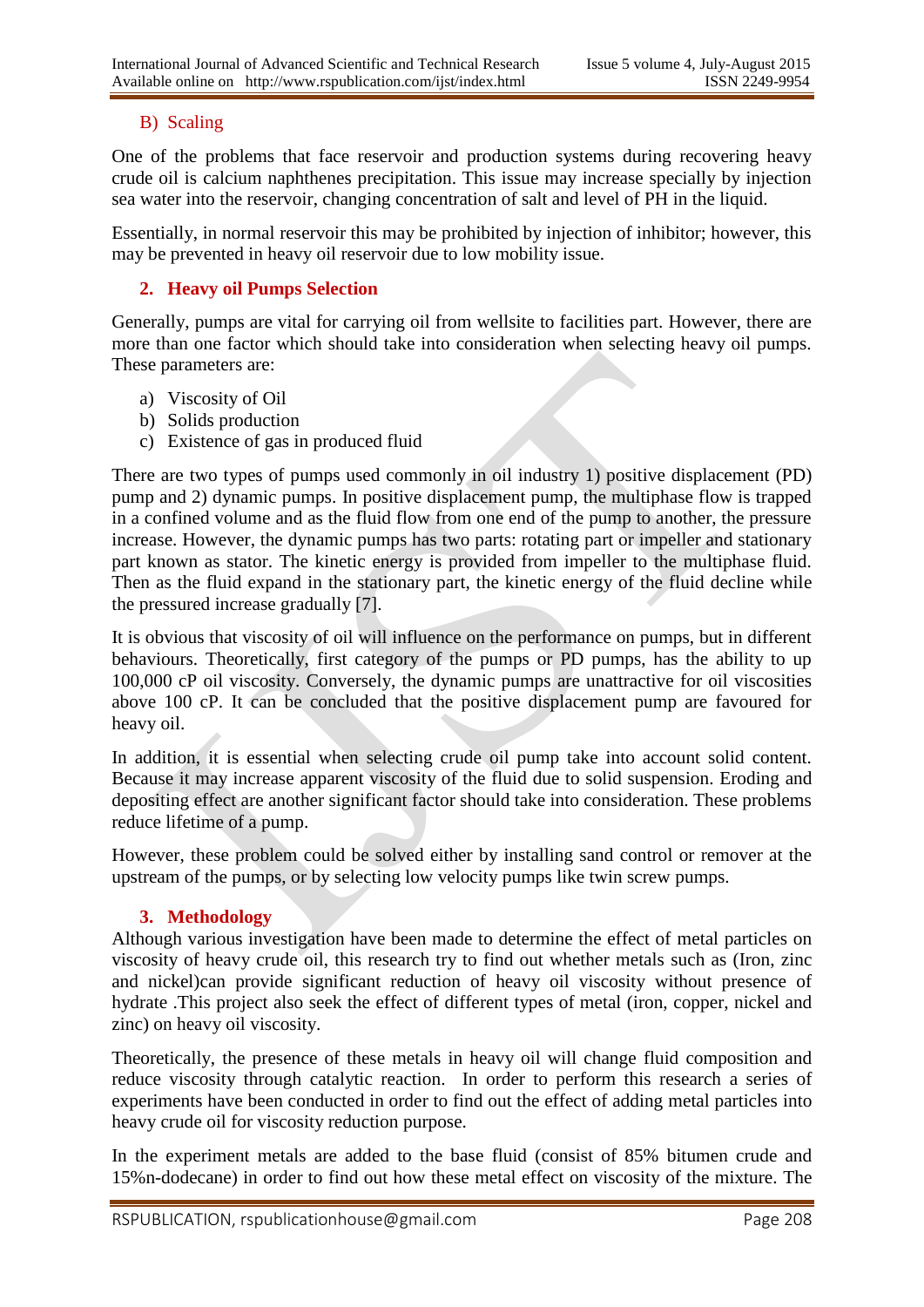sample prepared at room temperature and try to keep the heavy oil properties. The API density of the base fluid measure and it was 13degree. The dated of heavy oil are illustrated in the table below:

| Type of fluid   | Viscosity at 20 $\degree$ C   API degree   Density gm/cc<br>$\cap$ P |    |       |
|-----------------|----------------------------------------------------------------------|----|-------|
| Heavy crude oil | 5700                                                                 | 13 | 0.979 |

Table 1: Heavy Oil sample data

#### **4. Result and Discussion.**

Viscosity measurement results are shown in the figures below. These figures shows the relationship between viscosity  $(\mu)$  in cP and concentrations of metal (Fe, Zn,Ni and Cu) particles in percentage .

Generally, there is some reduction in crude oil viscosity but not fair enough comparing with base fluid. Conversely, viscosity of mixed fluid is observed to increase when metal particles are added to base fluid. It is clear that heating the mixture up to 75 ℃ has no constant effect on viscosity of mixture.







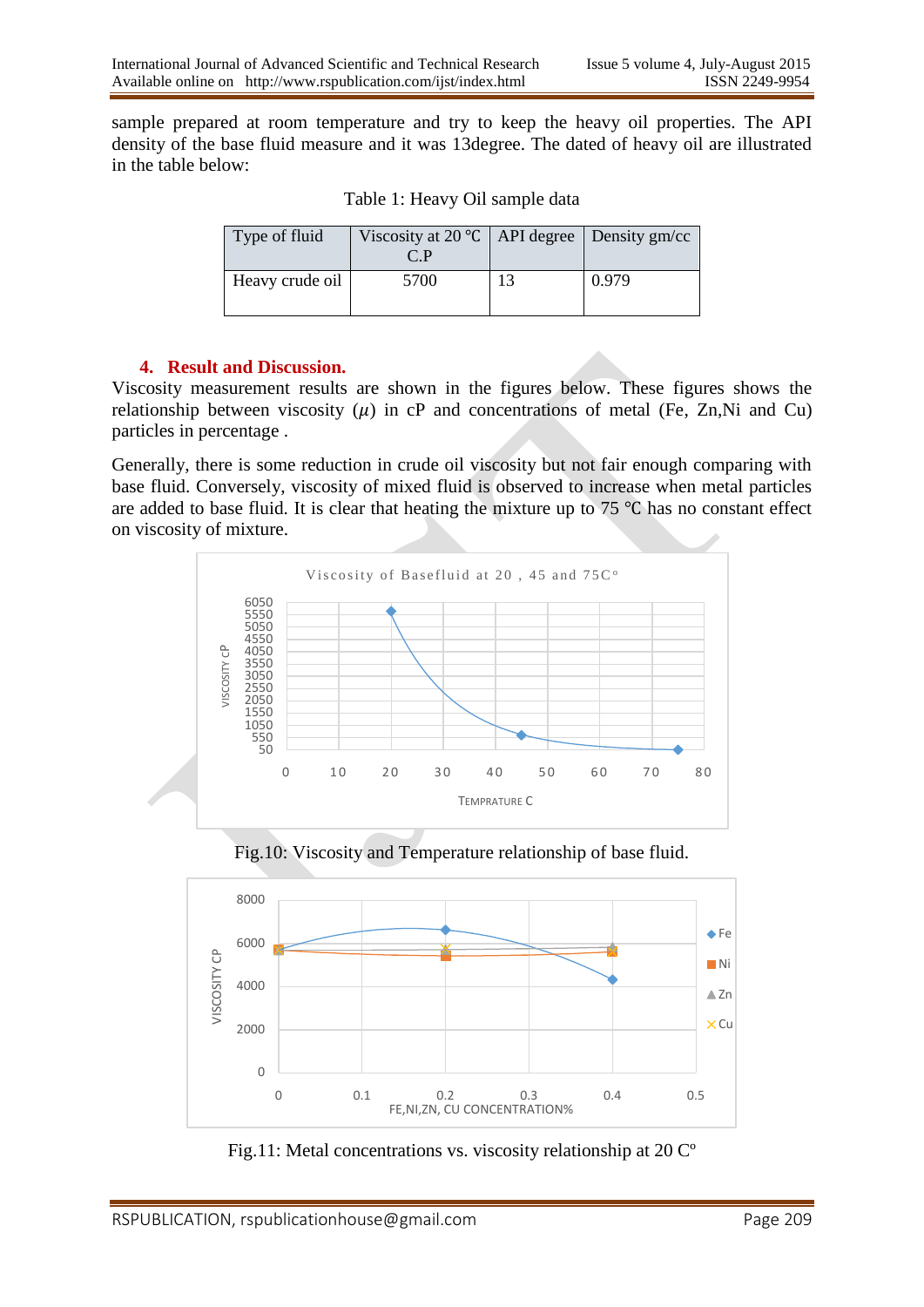

*Fig.12: Metal and viscosity relationship at 45 Cº*



Fig.13: Metal concentrations vs. viscosity relationship at 75Cº

## **5. Conclusion**

The growing world oil demand is leading to the development of the large world resources of heavy oil which can be extracted by applying different techniques from the conventional methods.

Heavy oil is defined as acrude with API gravities less than  $20^\circ$ . It contain high proportion of asphaltic molecules, including resins and Asphaltenes.

This type of crude oil is formed by biodegradation. Where it cause oxidation to light oil, and decreasing gas oil ration (GOR) and rising acidity, density, viscosity and sulfur content in the oil. In addition, other mechanism such as water washing and phase fractionation, contribute to the formation of heavy oil.

Compared to light oil, heavy oil is more costly to produce, process, and transport. In many cases, heavy oil must be recovered toreduceits density and viscosity. Normally, heavy oil